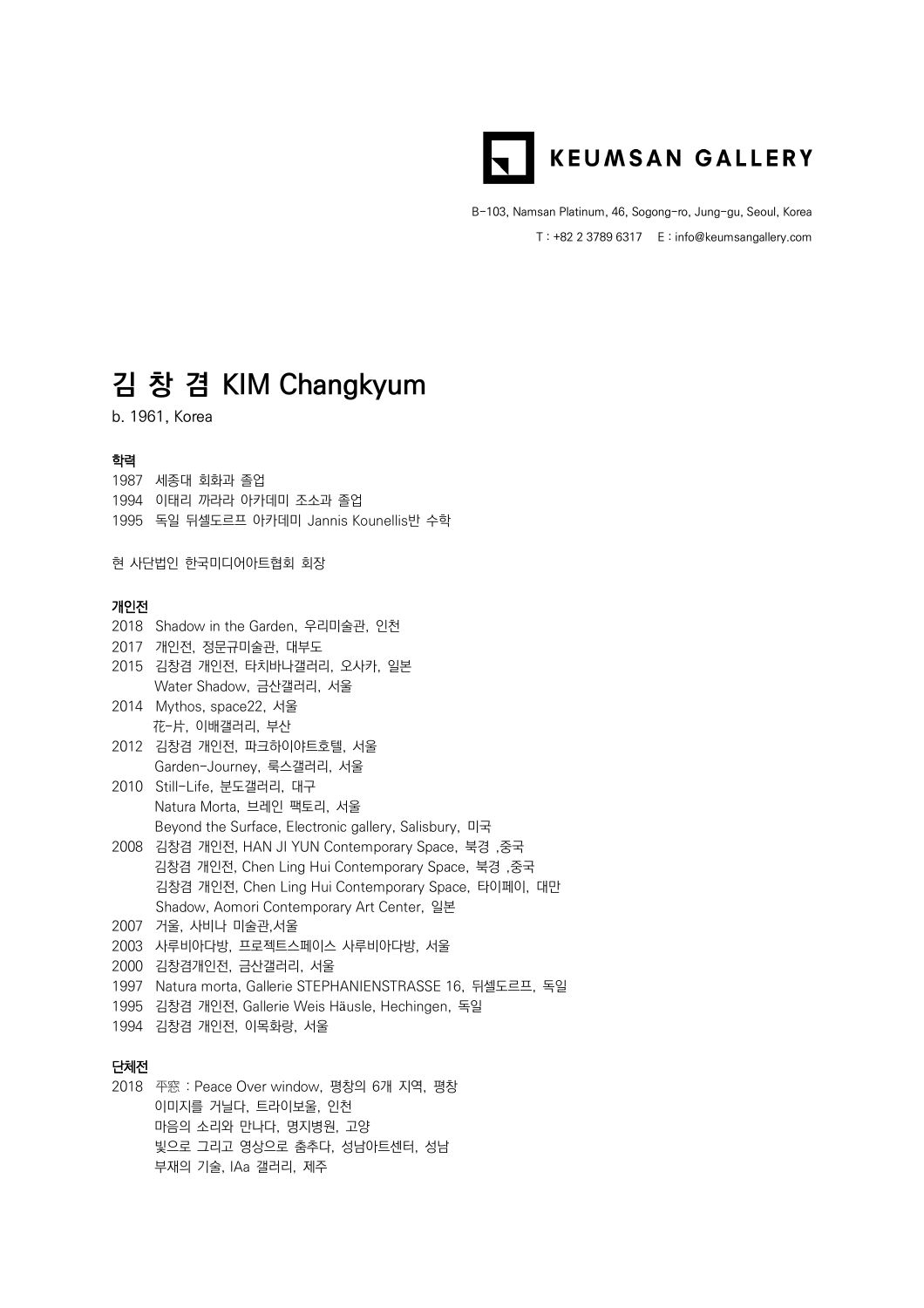물의 그림자, 다키닥팜갤러리, 평창 산업미디어아트쇼서울 2018, COEX, 서울 오늘, 여권통문을 다시 펼치다. 국립여성사전시관, 고양 AHAF SEOUL 2018 특별전, 인터콘티넨탈호텔, 서울 ONE INSPIRATION, 한국문화원 갤러리 MI / 시로타갤러리, 도쿄, 일본 2018 인천 예술정거장 프로젝트, 인천시청역, 인천 ONE INSPIRATION, 구하우스, 양평 빛의 파라다이스, 양평군립미술관, 양평 하나금융 TI 웰컴센타 미디어월, 하나금융센타, 청라 커피사회, 문화역서울 284, 서울 데이타의 주어, 인천아트플렛폼 창고갤러리, 인천 The 2nd Diaoyu Fortress International New Media Art Festival 2018, 허촨 충칭, 중국 2017 바코드, 양평군립미술관, 양평 2017인대구미디어파사드, 대구문화예술회관, 대구 호텔아트페어, 인터컨티넨탈호텔, 서울 에코밸리커튼, 태평동, 성남 KIAF, 코엑스, 서울 움직이는 미술, GS칼텍스 예울마루, 여수 Dream Gates\_확산하는 꿈, 현대백화점판교점, 분당 INSIDE AFRICA, Dakar 현대미술관, 세네갈 2016 charlotte, 롯데월드몰, 서울 개관전, 인터렉티브아트뮤지엄, 가평 AHAF SEOUL 2016 , JW Mrrriott Hotel, 서울 CIGE, 베이징, 중국 사람꽃, 우리미술관, 인천 불확실성, 연결과 공존, 수원시립아이파크미술관, 수원 2015 런던아트페어, 한미갤러리, 런던, 영국 화양연화, 롯데백화점, 광주 모멘텀전, 토탈미술관, 서울 AHAF HK2015, 마르코폴로호텔, 홍콩 화랑미술제, 코엑스, 서울 Watershed – art, play, and the politics of water Hall Place & Gardens, Curated by Artwise, 영국 3인전, 가암갤러리, 청도 부산아트페어, 벡스코, 부산 AHAF SEOUL 2015, 콘래드호텔, 서울 정읍사-풍경소리, 정읍시립미술관, 정읍 links-locality and nomadism, 충칭, 중국 2014 화양연화, 롯데백화점, 대전 K-P. O. P.----Process, Otherness, Play, MOCATP. 대만 Water-천진난만, 소마미술관, 서울 Reality on the Reality, 정미소, 서울 치유화기술-비움과 채움, 제주도립미술관, 제주도 세종대왕 한글문화시대를 열다. 국립한글박물관, 서울 응답하라! 가을낭만, 제주도립주술관, 제주도 미래는 지금이다. 로마국립미술관, 로마, 이태리 2013 대중의 새발견, 문화역서울 284, 서울 기계정원, 성북구립미술관, 서울 The Future of Museum : Techno Imagination, 울산문화예술회관, 울산 2012 Modern @ Modeng – Gallery Hotel Art Project, 베이징, 중국 CIGE 2012, 베이징, 중국 ULTRA NATURE : Overdose of Green, 수원미술전시관, 수원 가지않는길, 가일미술관, 가평 도시의 비밀, KT&G, 대구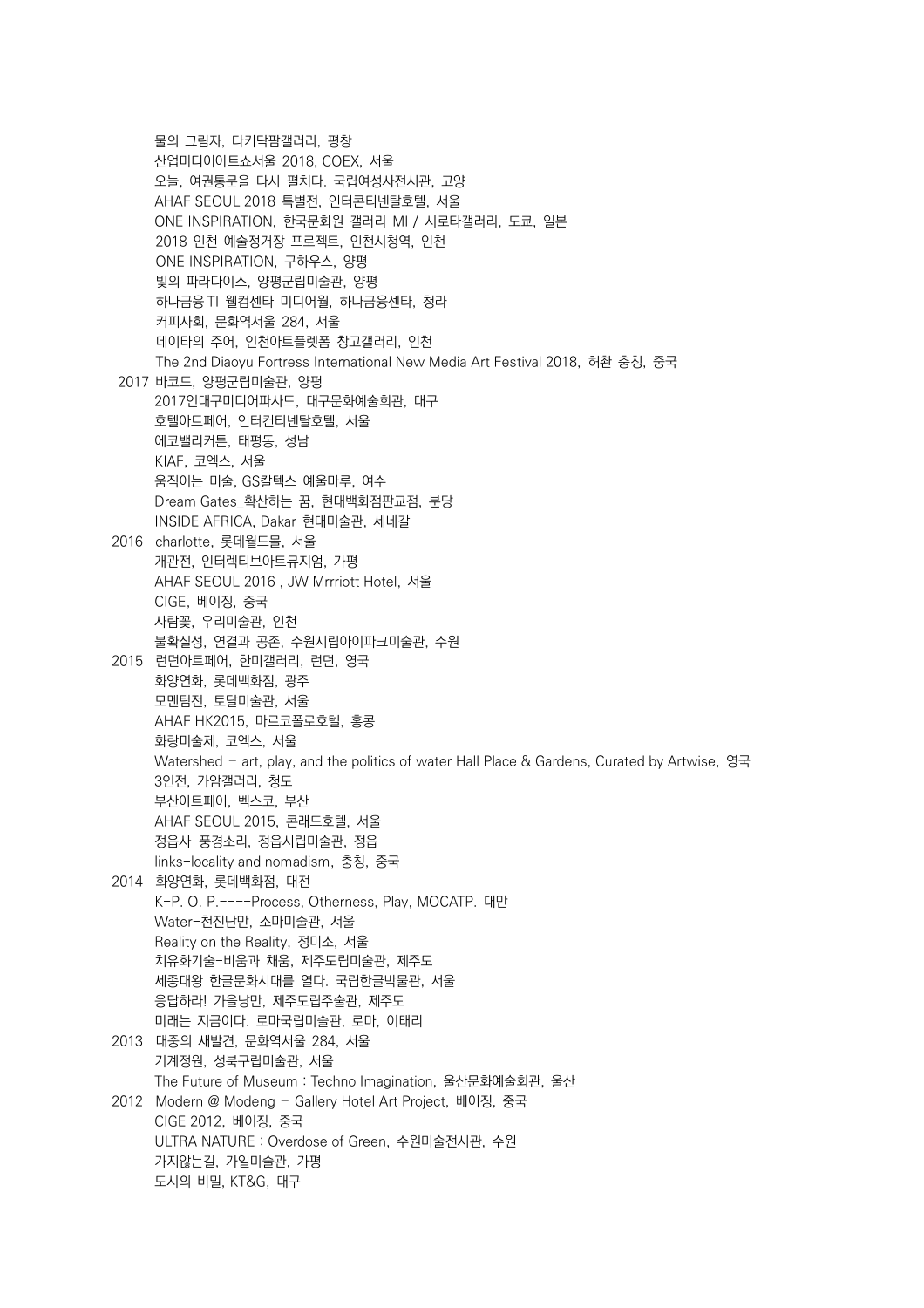수원천 꿈길, 화홍문, 수원 Korea Tomorrow 2012, 예술의 전당, 서울 烏-미디어아트의 모험, 문화공장오산, 오산 2011 Korean Art Today, 한국문화예술회관, 시드니, 호주 인연, 아트센터 나비, 서울 dream, 핑크갤러리, 서울 Welcome to media space, 정미소, 서울 image vs, image, 홍익대학교, 서울 fly to the sky, 모란미술관, 남양주 2010 Eternal blinking: Contemporary art of Korea, 하와이대학교 미술관, 미국 Grand Illusion 사비나미술관, 서울 창원아시아미술제 성산아트홀, 창원 서로를 호흡하다 ponetive space, 헤이리 Ideas in motion:Korean moving image exhibition, Al갤러리, 상트페테르부르크, 러시아 쿵, Art n` Company, 서울 테크놀로지의 명상-미디어의 정원, 포항 시립미술관, 포항 2009 EXCEPT, 볼로냐, 이태리 Soul of Animation, 크라스노야르스크, 러시아 디지로그, 그림손 갤러리, 서울 포토코리아2009-슈팅이미지, 코엑스, 서울 마음의 창을 열다, 디스퀘어, 서울 꿈꾸는 정원, 전주영화제작소, 전주 The Krasnoyarsk Museum Biennale, 크라스노야르스크, 러시아 Grenzland, Aschaffenburg, 독일 Time and Space, Dalanzadgad, 몽골 한강 파노라마, 자벌레, 뚝섬 연금의 수, 인터알리아, 서울 신호탄, 과천현대미술관 기무사터, 서울 Green Utopia, 사비나미술관, 서울 2009 미디어-아카이브 프로젝트, 아르코미술관, 서울 변신, 사비나미술관, 서울 Media Season in Heiri 2009, 터치아트 갤러리, 헤이리 Art in Haje, 분도 갤러리 2008 기억은 취미다, 인사아트센타, 서울 Arts Towada, Towada Art Center, 토와다, 일본 MEDIA ART FESTIVAL IN ECC, 이화여대, 서울 여섯 번째 여름, 스톤앤워터, 안양 창원 아시아 미술제, 성산아트홀, 창원 중국국제화랑박람회, CIGI, 베이징, 중국 아트 베이징, Art Beijing, 베이징, 중국 부산비엔날레 바다미술제, 부산 여수 아트 패스티벌-Garden of Delights, 여수 양평프로젝트-연기된 구름, 닥터박 갤러리, 양평 KIAF, COEX, 서울 Art in Daegu 2008 : 이미지의 반란, 대구 DirecterS' Cut, 한국예술종합학교, 서울 2007 명화의 재구성, 사비나미술관, 서울 Up-and-Comers 신진기예, 금호미술관, 서울 소통 - 빛,공간,소리, 알바로시자홀, 안양 공통 경계, 국립현대미술관, 과천 PARODY@BEIJING-PARODY@TAIPEI, 베이징/ 타이페이, 중국 Future is Haje, neuer kunstverein aschaffenburg, 독일 tina b. 2007-City Fable, The Prague Contemporary Art Festival, 체코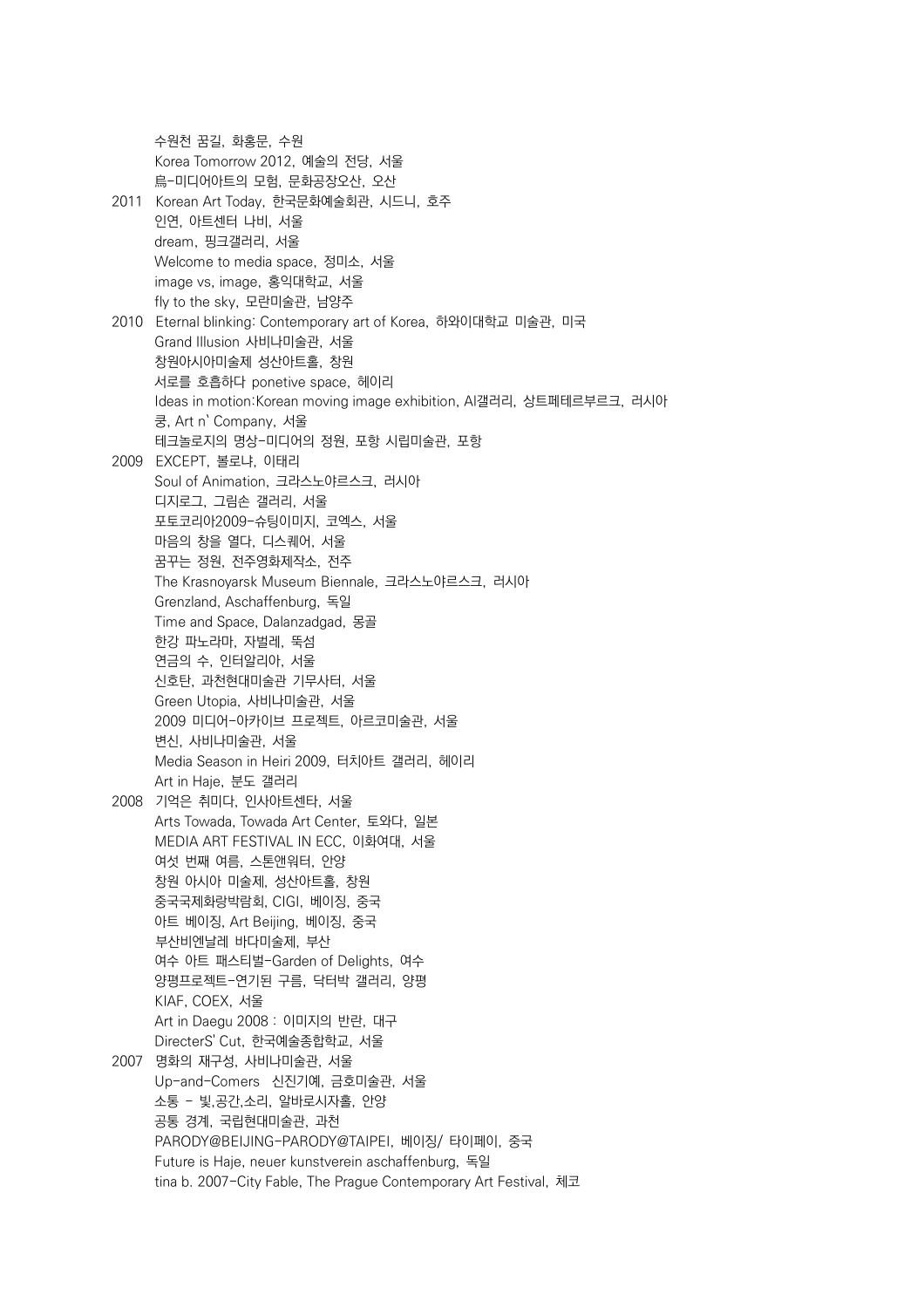Contemporary Korean Art : Wonderland, 중국미술관, 북경 ,중국 Artificial language-Art as another language for communicating, Soka Art Center, 베이징/ 타이페이, 중국 Animamix Biennial, 샹하이, 중국 INVISIBLE VISION, HANJIYUN Contemporary Space, 북경 ,중국 감염된 풍경, 대원 갤러리, 서울 경기도미술관 신소장품전, 경기도미술관, 안산 신소장품 지역순회전, 전북도립미술관, 구미 에꼴드 성산, 아트팩토리, 헤이리 2006 Color of Narrative, 아트사이드 갤러리, 서울 신소장품 2005, 국립현대미술관, 과천 transboundary experiences, spool mfg, jonson city, 미국 endless clone, 이음갤러리, 베이징, 중국 한국미술 100년전-2부, 국립현대미술관, 과천 빛 엑스포, 심양, 중국 하제마을 오픈스튜디오, 봉일천, 경기도 서울 국제 미디어아트 비엔날레-Dual Realities, 서울시립미술관, 서울 제4회 주안미디어페스티발, 남구 청소년미디어센터, 주안 navigate2006, 대구문화예술회관, 대구 2005 시각서사, 사비나미술관, 서울 앙코르, 사비나미술관 분관, 제주 만남, 그 의미전, 덕양 어울임누리 어울림 미술관, 고양 세계 빛 엑스포 빛 조형설치 미술전, 고양 한국국제아트페어 KIAF 2005 , COEX, 서울 석수시장 프로젝트 open the door , 석수시장, 안양 베를린에서 DMZ까지, 서울올림픽미술관, 서울 요술.미술, 조선일보미술관, 서울 Art Omi Open Studio, Art Omi Residency, 미국 만남 , 예술의전당, 서울 4 from Korea , 베를린동아시아미술관, 독일 1회 포천아시아미술제, 포천 Very successful 전, 국민아트갤러리, 서울 쾰른 아트페어, 쾰른, 독일 Playing Light, 김해문화의전당, 김해 열다섯마을 이야기, 구전라남도청사, 광주 만남, 동경예술대학교, 일본 2004 out the window , 제팬파운데이션, 도쿄, 일본 살림의 경계, 덕원갤러리, 서울 Image curtain , 갤러리 PICI, 서울 out the window , project space zip, 서울 전주국제영화제 JIFF MIND 2004, 전주 충돌과 흐름, 서대문형무소역사관, 서울 paper not paper, 175갤러리, 서울 리얼링 15년, 사비나미술관, 서울 한국국제아트페어 KIAF 2004. COEX, 서울 환경과 미술<RE> 느리게 걷기, 홍익대, 서울 창동명월, 창동미술스튜디오, 서울 서울 실험 영화제, 서울 안양천 프로젝트, 삼덕제지터, 안양 Image Utopia, 한전프라자, 서울 실험재생전, 지프떼끄 소극장, 전주 부유하는 섬, 전남 신안군 다섯개 섬 순회 아시아의 지금- episode, 예술의전당, 청주 2003 전주국제영화제 JIFF MIND 2003 , 전주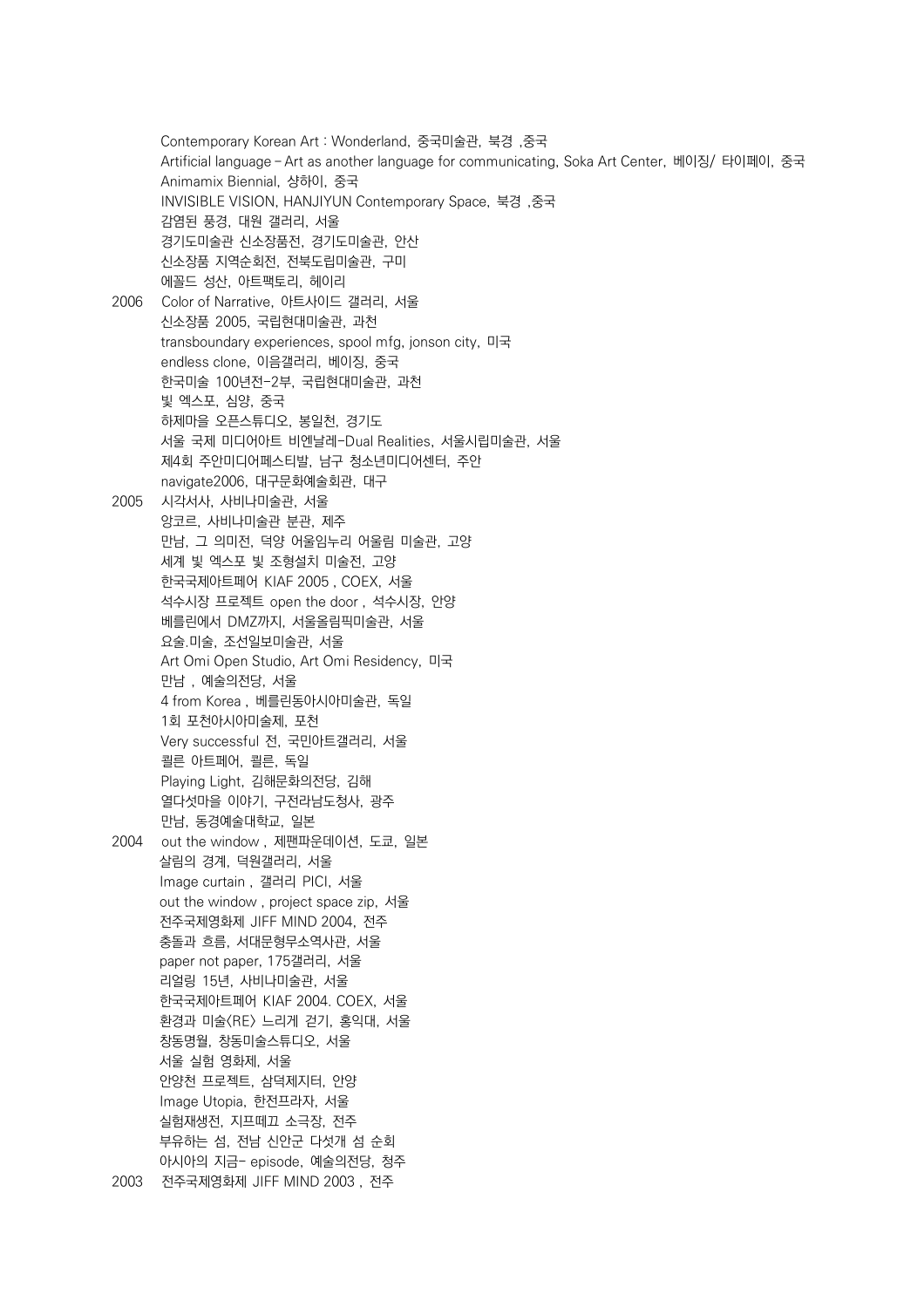삶에 스며들다, 강남성모병원, 서울 신체적 풍경, 인천 리바이벌, 안양 mix & match, 경기문화재단, 수원 물 위를 걷다, 서울시립미술관, 서울 Crossings2003, Koa Art gallery, 하와이, 미국 Relative Reality, walsh gallery, 시카고, 미국 예술가는 마법사, 아트사이드 갤러리, 서울 2002 Post-Material, 산티니케탄/ 캘커타, 인도 미스터리, 갤러리사비나, 서울 border & change, 나카츠에, 일본 구색잡기, 영은미술관, 광주 문, 중앙대학교, 서울 Contemporary Korean Film Festival 2002 , aichi arts center, 나고야, 일본 art research project in asia , 도쿄, 일본 비등점, 서울 East of the Yellow Sea, ddmwarehouse, 상해, 중국 2001 2001 오딧세이, 성산아트홀, 창원 재현의 재현전, 성곡미술관, 서울 물, 서울시립미술관, 서울 이미지 미술관 순회전, 의정부 예술의전당, 부산문화회관, 안양문화회관, 안양 기초-전망전, 서울미술관, 서울 미디어아트 페스티벌-숲과 꿈, 이화여자대학교, 서울 디지털 아트 네트워크전, 테크노마트, 서울 제1회 사진 영상 페스티벌 , 가나아트센터, 토탈미술관, 서울 탈-물질, 아트사이드 갤러리, 서울 상어, 비행기를 물다-색다른 일상, 진부한 일탈, 일주아트하우스, 서울 미술에 담긴 과학, 대전시립미술관, 대전 Digital Life, 삼성플라자 갤러리, 분당 2000 서양 미술사, 공평아트센터, 서울 이미지 미술관, 문예진흥원미술회관, 서울 공존의 시간 , warehouse, 파주 세기의 여명-유토피아, 디스토피아, 성산아트홀 개관기념전, 창원 시대의 표현-눈과 손, 예술의전당미술관, 서울 머리가 좋아지는 그림, 갤러리사비나, 서울 인천 환경 영상 미술제, 인천종합예술문화센터, 인천 쌈지 스페이스 오픈 스튜디오, 쌈지스페이스, 서울 1999 동강별곡, 가나아트센터, 서울 이미지의 무게-COCA, 홍익대, 서울 호호탕탕 일월영측, 시립미술관, 서울 Art Factory 2000 , 이천 아트 사이드 비디오, 아트사이드넷, 서울 1998 이 작가를 주목한다, 동아갤러리, 서울 피시방생지전, 세종대, 경원대, 서울 그림보다 액자가 더 좋다, 금호미술관, 서울 전시디렉팅 2018 이미지를 걷다, 트라이보울, 인천

#### 2018 平窓 : Peace Over window, 평창의 6개 지역, 평창

- 2012 烏-미디어아트의 모험, 문화공장오산, 오산
- 2009 디지로그, 그림손 갤러리, 서울
- 2006 Color of Narrative, 아트사이드 갤러리, 서울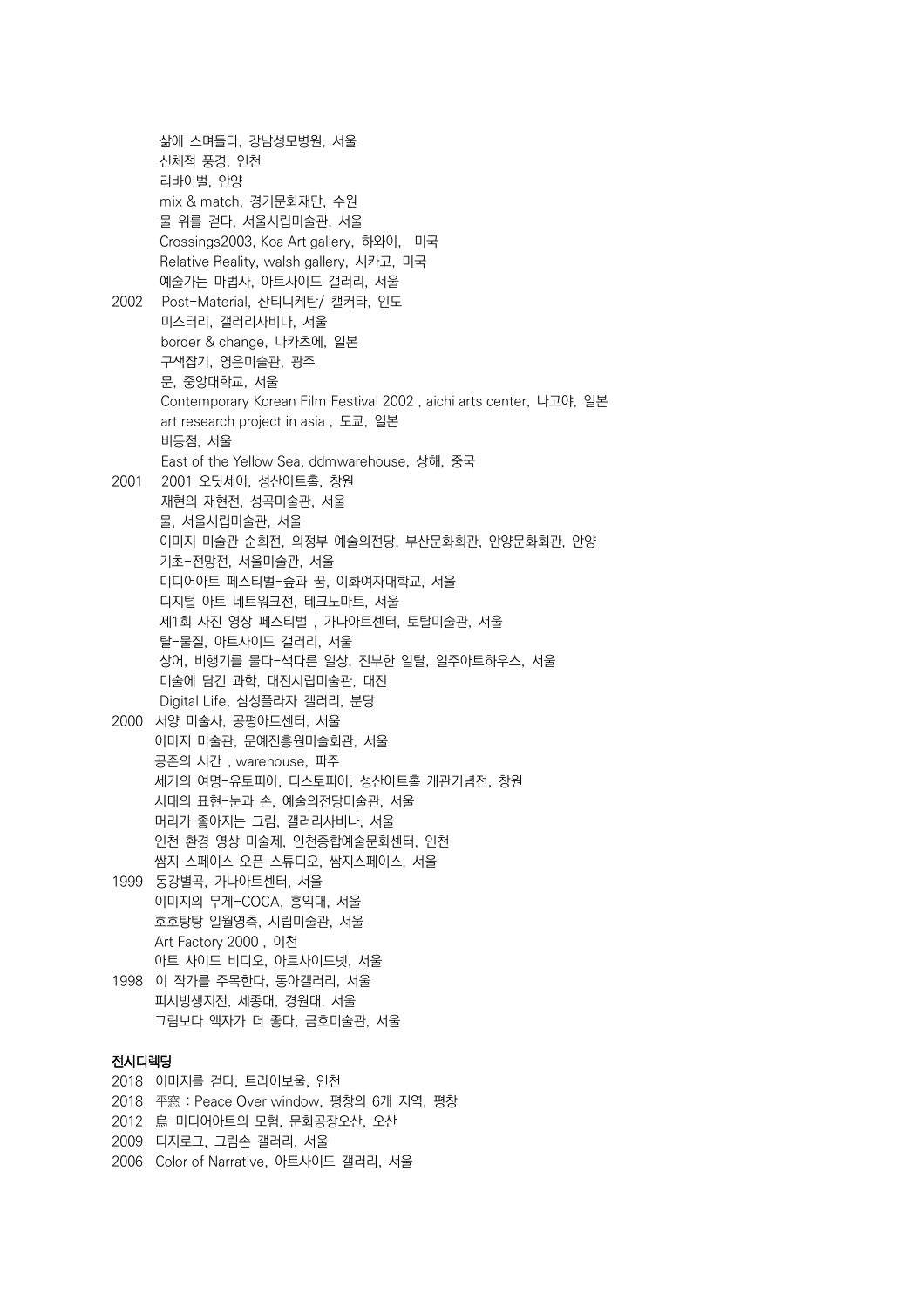#### 공연

복서 (영상, 극단 학전, 서울) 물을 찾아서 (영상, 토탈미술관, 서울) 아트 앤 디지털무브먼트-물을 찾아서 (영상설치, 아람누리 새라새극장, 고양) 물을 찾아서 (영상설치, 예술의전당 자유소극장, 서울)

#### 레지던스 프로그램

2005 Art Omi 레지던스 프로그램 (미국) 2003 창동 스튜디오 레지던스 프로그램 2001 삼성 운니 아뜰리에 레지던스 프로그램 일주 아트하우스 스튜디오 프로그램 1999-2000 쌈지 스튜디오 레지던스 프로그램 2009 노마딕 예술가 레지던스 프로그램 (몽고)

### 기금선정

년 문예진흥기금 지원 선정 (사비나 미술관 개인전) 년 문예진흥기금 지원 선정 (중국 개인전) 년 서울문화재단기금 지원 선정 (기획전) 년 파라다이스재단기금 지원 선정 (홈페이지 구축) 년 문예진흥기금 지원 선정 (미국 개인전) 년 서울문화재단기금 지원 선정 (작품도록 출판) 년 korean artist project 작가 선정 (사립미술관협회)

#### 작품소장

과천국립현대미술관 / 프란시스 그린버그 재단 (뉴욕) / 쌈지스페이스 / 미술은행 / 대전시립미술관 / 경기도 미술관 / 토 와다 아트센터 (일본) / 사비나미술관 / 대구 미술관 / 양평군립미술관 / 마리오 아울렛

#### 수상

2012 예술가의 장한 어머니상

#### 출판

2010 Chang-kyum Kim Media Installation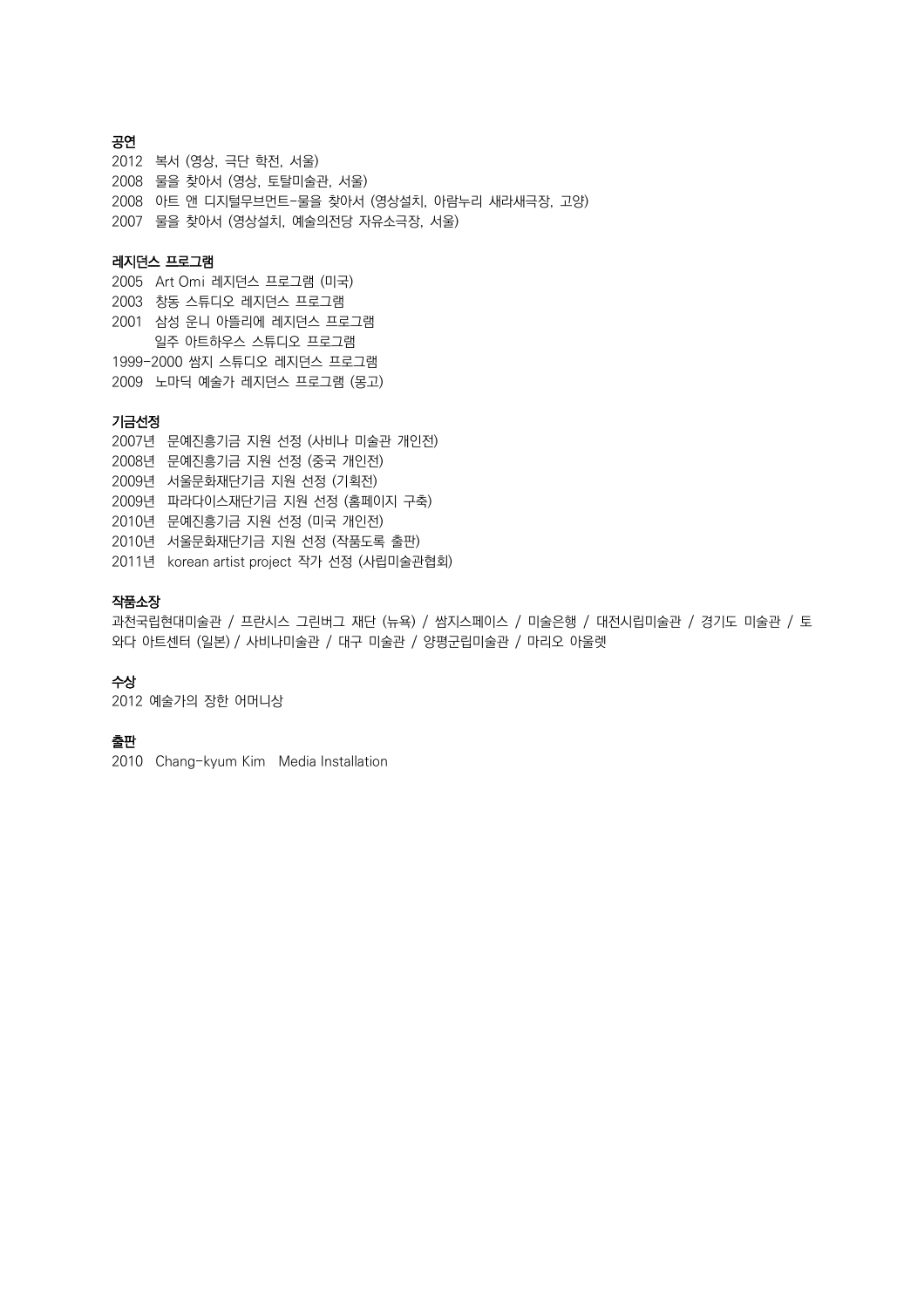

B-103, Namsan Platinum, 46, Sogong-ro, Jung-gu, Seoul, Korea T : +82 2 3789 6317 E : info@keumsangallery.com

# **KIM Changkyum**

1961 Born in yeoju, South Korea

#### EDUCATION

1987 Graduated from Sejong University Painting Department, Seoul, South Korea 1994 Graduated from Carrara Academy Sculpture Department, Italy

1995 Danish Academy Jannis Kounellis Semi-Math, Germany

#### SOLO EXHIBITIONS

2015 Kim Chang-kum Solo Exhibition, Tachibana Gallery, Osaka, Japan

Water Shadow, Keumsan Gallery, Seoul

2014 Mythos, space22, Seoul

Flower-piece, Iba Gallery, Busan

- 2012 Kim Chang-kum Solo Exhibition, Park Hyatt Hotel, Seoul Garden-Journey, Lux Gallery, Seoul 2010 StillLife, BUDO Gallery, Daegu
- 2010 Natura Morta, Brain Factory, Seoul Beyond the Surface, Electronic gallery, Salisbury, USA
- 2008 Solo Exhibition, HAN JI YUN Contemporary Space, Beijing, China Solo Exhibition by Chen Ling Hui Contemporary Space, Beijing, China Solo Exhibition by Chen Ling Hui Contemporary Space, Taipei, Taiwan Shadow, Aomori Contemporary Art Center, Japan
- 2007 Mirror, Sabine Museum of Art, Seoul
- 2003 Sarubia Café , Project Space Sarubia Cafe, Seoul
- 2000 Kim Chang-ki's Solo Exhibition, Geumsan Gallery, Seoul
- 1997 Natura Morta, Gallerie STEPHANIENSTRASSE 16, Düsseldorf, Germany
- 1995 Solo Exhibition by Kim Chang-ki, Gallerie Weis Häusle, Hechingen, Germany
- 1994 Kim Chang-kum Solo Exhibition, Lee Mok Gallery, Seoul

#### SELECTED GROUP EXHIBITIONS

- 2016 Charlotte, Lotte World Mall, Seoul Opening Exhibition, Interactive Art Museum, Gapyeong AHAF SEOUL 2016, JW Mrrriott Hotel, Seoul CIGE, Beijing, China People Flower, Korean Art Museum, Incheon Uncertainty, Connection and Coexistence, Suwon, Korea
- 2015 London Art Fair, Hanmi Gallery, London, UK Hwangyang Hanhwa, Lotte Department Store, Gwangju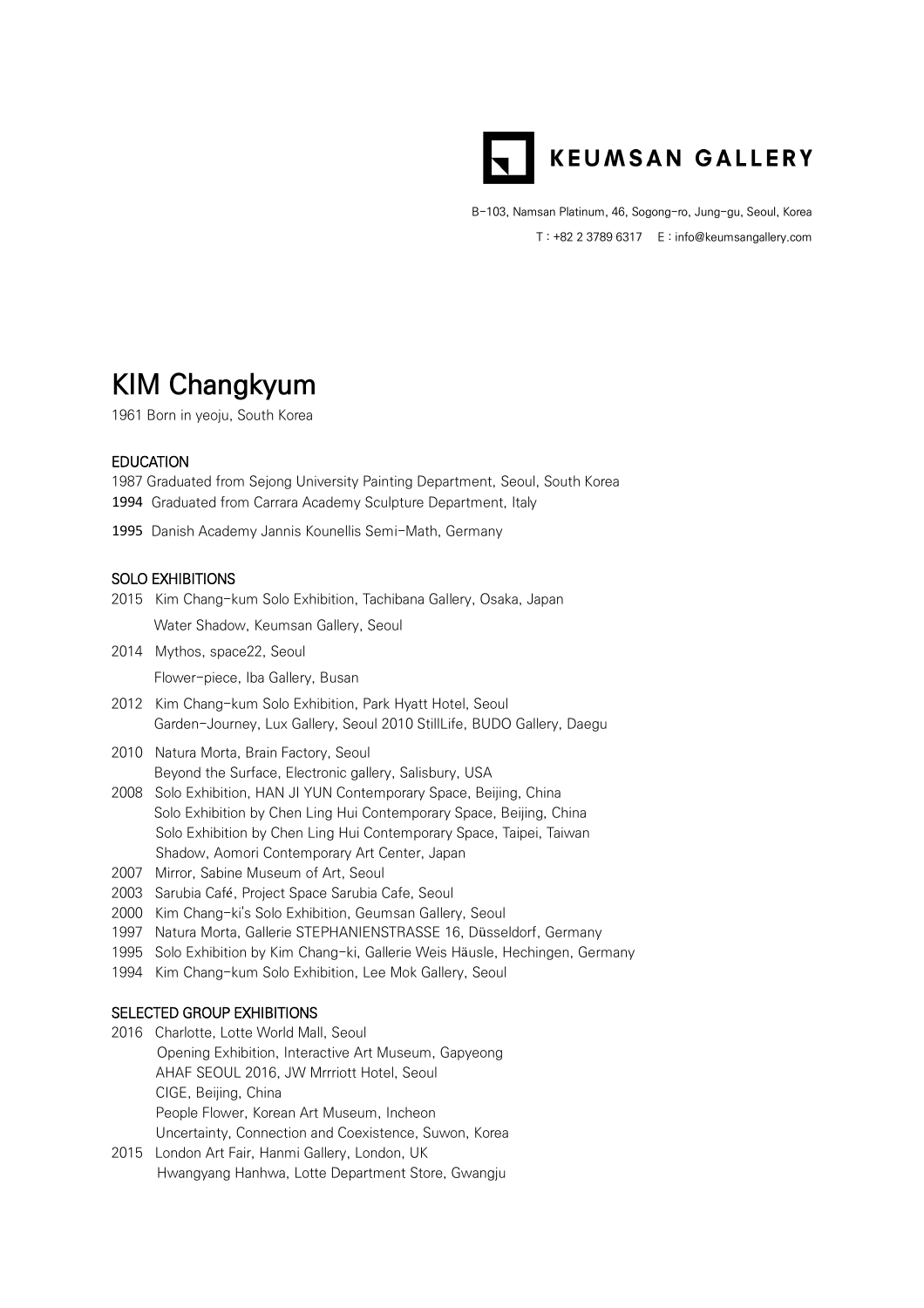Momentum Exhibition, Total Museum, Seoul AHAF HK2015, Marco Polo Hotel, Hong Kong Hwarang Art Festival, COEX, Seoul Watershed - art, play, and the politics of water, Hall Place & Gardens, Curated by Artwise, UK 3 people exhibition, Gaam Gallery, Qingdao Busan Art Fair, BEXCO, Busan AHAF SEOUL 2015, Conrad Hotel, Seoul Jeongeupsa - Scenery Sound, Jeongeup City Museum, Jeongeup Links-locality and nomadism, Chongqing, China 2014 Hwangyang Hanhwa, Lotte Department Store, Daejeon K-P. O.P .---- Process, Otherness, Play, MOCATP, Taiwan Water - Tian Jinnan, Soma Museum, Seoul Reality on the Reality, Jungmiso, Seoul Curing technology - Emptying and filling, Jeju Museum of Art, Jeju Island Open the era of Korean culture of King Sejong the Great, National Hangeul Museum, Seoul Respond! Autumn romance, Jeju Provincial Museum, Jeju Island The future is now, National Museum of Art, Rome, Italy New Discovery of the Public, Culture Station Seoul 284, Seoul Mechanical Garden, Seongbuk-gu Lip Art Museum, Seoul The Future of Museum: Techno Imagination, Ulsan Culture & Arts Center, Ulsan 2012 Modern @ Modeng - Gallery Hotel Art Project, Beijing, China CIGE 2012, Beijing, China ULTRA NATURE: Overdose of Green, Suwon Art Museum, Suwon The Way I Do not Go, Gail Gallery, Gapyeong Secrets of the City, KT & G, Daegu Suwoncheon dream road, Hwahongmun, Suwon Korea Tomorrow 2012, Seoul Arts Center, Seoul Wow - adventure of media art, cultural factory Osan, Osan 2011 Korean Art Today, Korean Culture and Arts Center, Sydney, Australia Affiliation, Art Center Nabi, Seoul Dream, Pink Gallery, Seoul Welcome to media space, Jungmiso, Seoul Image vs, image, Hongik University, Seoul Fly to the sky, Moran Museum, Namyangju 2010 Eternal blinking: Contemporary art of Korea, University of Hawaii Art Museum, USA Grand Illusion, Sabine Museum, Seoul Changwon Asian Art Festival, Seongsan Art Hall, Changwon Breathe each other, ponetive space, Heyri Ideas in motion:, Al Gallery, Saint Petersburg, Russia Kung, Art n` Company, Seoul Technology Meditation - Media Garden, Pohang Museum of Art, Pohang 2009 EXCEPT, Bologna, Italy Soul of Animation, Krasnoyarsk, Russia Digilog, Painting Son Gallery, Seoul Photo Korea 2009 - Shooting image, COEX, Seoul Open the Window of Mind, DiSquare, Seoul Dream Garden, Jeonju Film Production Center, Jeonju The Krasnoyarsk Museum Biennale, Krasnoyarsk, Russia Grenzland, Aschaffenburg, Germany Time and Space, Dalanzadgad, Mongolia Han River Panorama, Loach, Ttukseom Number of annuities, Interalia, Seoul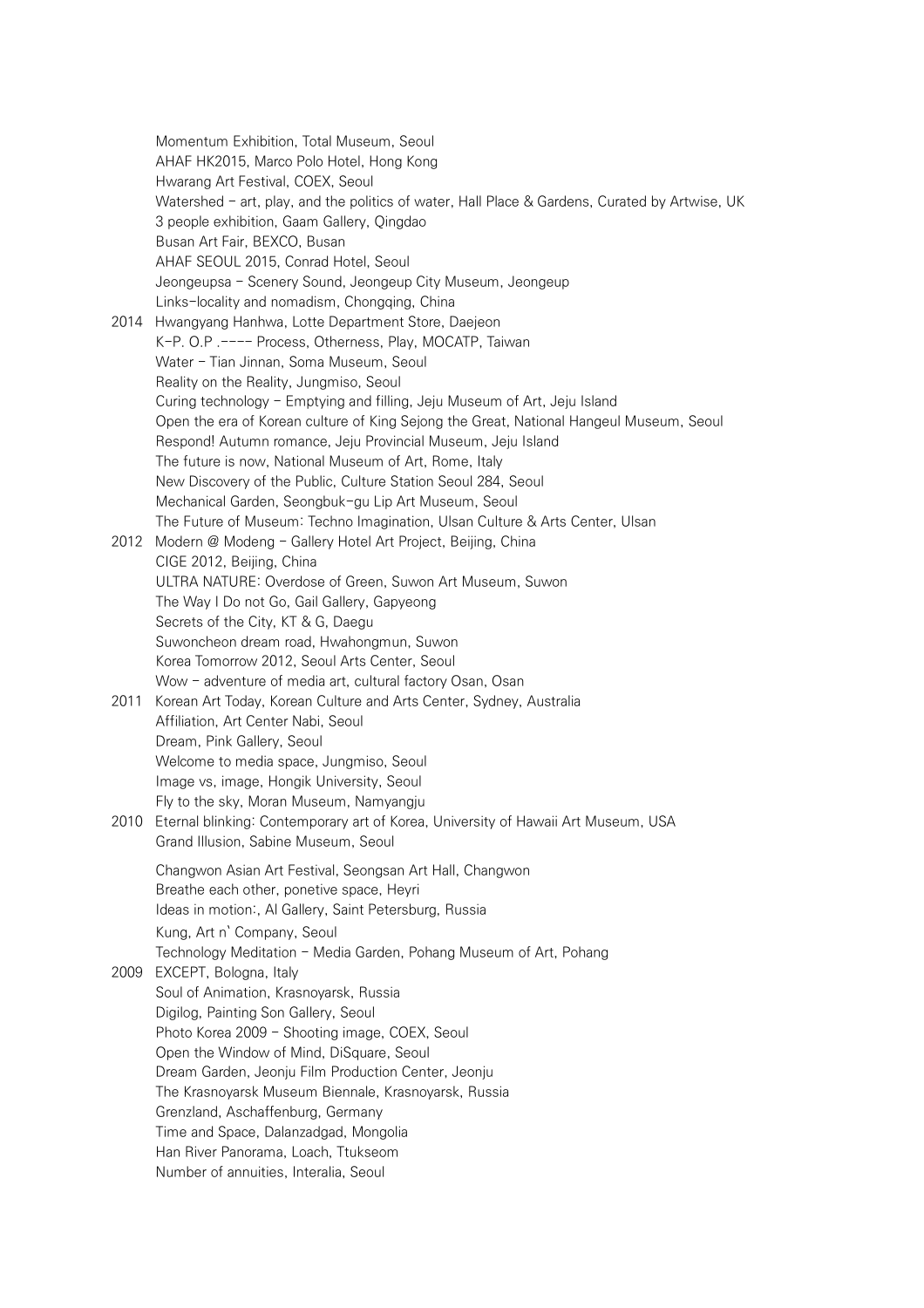Sungtan, Gwacheon Museum of Modern Art, Seoul Green Utopia, Sabine Museum, Seoul 2009 Media-Archive Project, Arko Art Museum, Seoul Transformation, Sabine Museum, Seoul Media Season in Heiri 2009, Touch Art Gallery, Heyri Art in Haje, Bundo Gallery 2008 Memory is a hobby, Insa Art Center, Seoul Arts Towada, Towada Art Center, Toowa, Japan MEDIA ART FESTIVAL IN ECC, Ewha Womans University, Seoul The sixth summer, Stone and Water, Anyang 2008 Changwon Asian Art Festival, Seongsan Art Hall, Changwon 2008 China International Art Fair, CIGI, Beijing, China Art Beijing, Beijing, China 2008 Busan Biennale Sea Art Festival, Busan Yeosu Art Festival -Garden of Delights, Yeosu 2008 Yangpyeong Project - Deferred Cloud, Dr. Park Gallery, Yangpyeong KIAF, COEX, Seoul Art in Daegu 2008: Image Rebellion, Daegu DirecterS 'Cut, Korea National University of Arts, Seoul 2007 Reconstruction of painting, Sabine Museum of Art, Seoul Up-and-Comers Shinjin Art, Kumho Museum of Art, Seoul Communication - Light, Space, Sound, Alvaro Ciza Hall, Anyang Common boundary, National Museum of Contemporary Art, Gwacheon PARODY @ BEIJING-PARODY @ TAIPEI, Beijing / Taipei, China Future is Haje, neuer kunstverein aschaffenburg, Germany Tina b. 2007-City Fable, The Prague Contemporary Art Festival, Czech Republic Contemporary Korean Art: Wonderland, Chinese Art Museum, Beijing, China Artificial language-Art as another language for communicating, Soka Art Center, Beijing / Taipei, China Animamix Biennial, Shanghai, China INVISIBLE VISION, HANJIYUN Contemporary Space, Beijing, China Infected Landscape, Daewon Gallery, Seoul New collection of Gyeonggi Museum of Art, Gyeonggi Museum of Art, Ansan Tour of new collection area, Jeonbuk Provincial Museum, Gumi Ecole de Seongsan. Art Factory, Heiri 2006 Color of Narrative, Artside Gallery, Seoul New Collection 2005, National Museum of Contemporary Art, Gwacheon Transboundary experiences, spool mfg, jonson city, USA Endless clone, Lee Gallery, Beijing, China Korean Art 100 years ago -2, National Museum of Contemporary Art, Gwacheon Light Expo, Shenyang, China Haje Village Open Studio, Bongilchun, Gyeonggi-do Seoul International Media Art Biennale -Dual Realities, Seoul Museum of Art, Seoul The 4th Juan Media Festival, Namgu Youth Media Center, Juan Navigate2006, Daegu Culture & Arts Center, Daegu 2005 Visual narrative, Sabine Museum, Seoul Encore, Sabine Museum of Art, Jeju Meeting, Meaning Exhibition, Deokyang Theological Museum, Goyang World Light Expo Light Installation Exhibition, Goyang Korea International Art Fair KIAF 2005, COEX, Seoul Monsu Market Project open the door, Monsu Market, Anyang From Berlin to DMZ, Seoul Olympic Museum, Seoul Art, Chosun Ilbo Art Museum, Seoul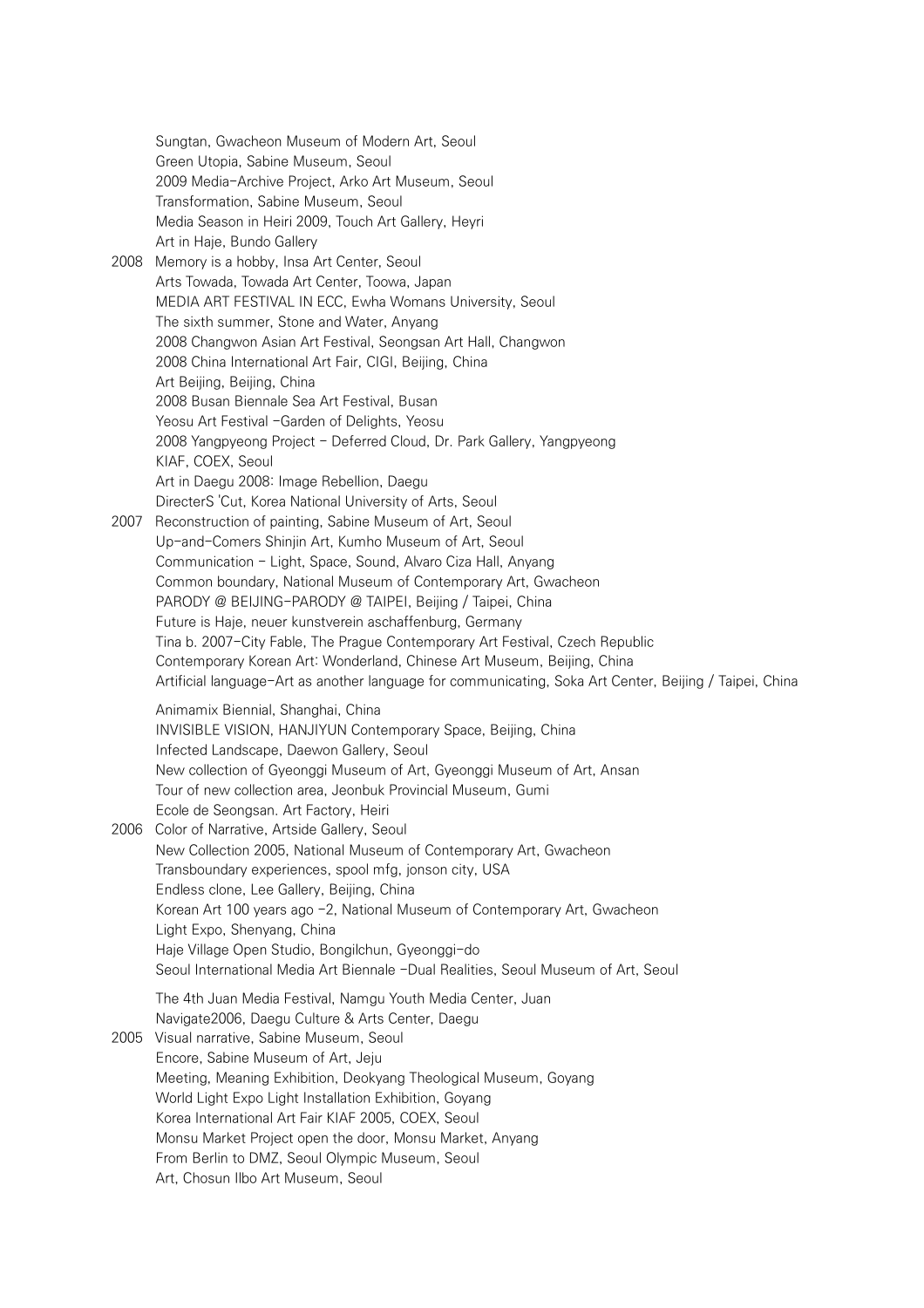Art Omi Open Studio, Art Omi Residency, USA Meeting, Seoul Arts Center, Seoul 4 from Korea, Museum of East Asian Art, Berlin, Germany 1st Pocheon Asian Art Festival, Pocheon Very successful Exhibition, Kookmin Art Gallery, Seoul Cologne Art Fair, Cologne, Germany Playing Light, Gimhae Culture Hall, Gimhae Story of fifteen villages, former Jeollanam-do Government building, Gwangju Meeting, Tokyo University of Arts, Japan 2004 Out the window, Japan Foundation, Tokyo, Japan Boundary of Salim, Dukwon Gallery, Seoul Image curtain, Gallery PICI, Seoul Out the window, project space zip, Seoul Jeonju International Film Festival JIFF MIND 2004, Jeonju Conflict and Flow, Seodaemun Prison History Hall, Seoul Paper not paper, 175 Gallery, Seoul 15 years of real ring, Sabine Museum, Seoul Korea International Art Fair KIAF 2004, COEX, Seoul Environment & Art 〈RE〉 Slow Walking, Hongik University, Seoul Changdong Myeongwol, Changdong Art Studio, Seoul Seoul Experimental Film Festival, Seoul Anyang Stream Project, Samduk Jeter, Anyang Image Utopia, KEPCO Plaza, Seoul Before the experimental regeneration, Jippee small theater, Jeonju Floating islands, five island circles in Sinan County in Jeollanam-do Asia now – episode, Seoul Arts Center, Cheongju 2003 Jeonju International Film Festival JIFF MIND 2003, Jeonju Immerse in Life, Kangnam St. Mary's Hospital, Seoul Physical landscape, Incheon Revival, Anyang Mix & match, Gyeonggi Cultural Foundation, Suwon Walking on the water, Seoul Museum of Art, Seoul Crossings2003, Koa Art gallery, Hawaii, USA Relative Reality, walsh gallery, Chicago, USA Artist is Wizard, Art Side Gallery, Seoul 2002 Post-Material, Santiniketan, Calcutta, India Mystery, Gallery Sabina, Seoul border & change, Nakatsu, Japan Assortment, Young-Eun Museum of Art, Gwangju Moon, Chung-Ang University, Seoul Contemporary Korean Film Festival 2002, aichi arts center, Nagoya, Japan Art research project in asia, Tokyo, Japan Boiling Point, Seoul East of the Yellow Sea, ddmwarehouse, Shanghai, China 2001 2001 Odyssey, Seongsan Art Hall, Changwon Re-exhibition of Jae Hyun, Sungkok Art Museum, Seoul Water, Seoul Museum of Art, Seoul Exhibition of Image Gallery, Uijeongbu Art Center, Busan Cultural Center, Anyang Cultural Center, Anyang Basic - View Exhibition, Seoul Museum of Art, Seoul Media Arts Festival - Forest and Dream, Ewha Womans University, Seoul Digital Art Network Exhibition, Technomart, Seoul 1st Photo Festival, Gana Art Center, Total Gallery, Seoul Substance, Artside Gallery, Seoul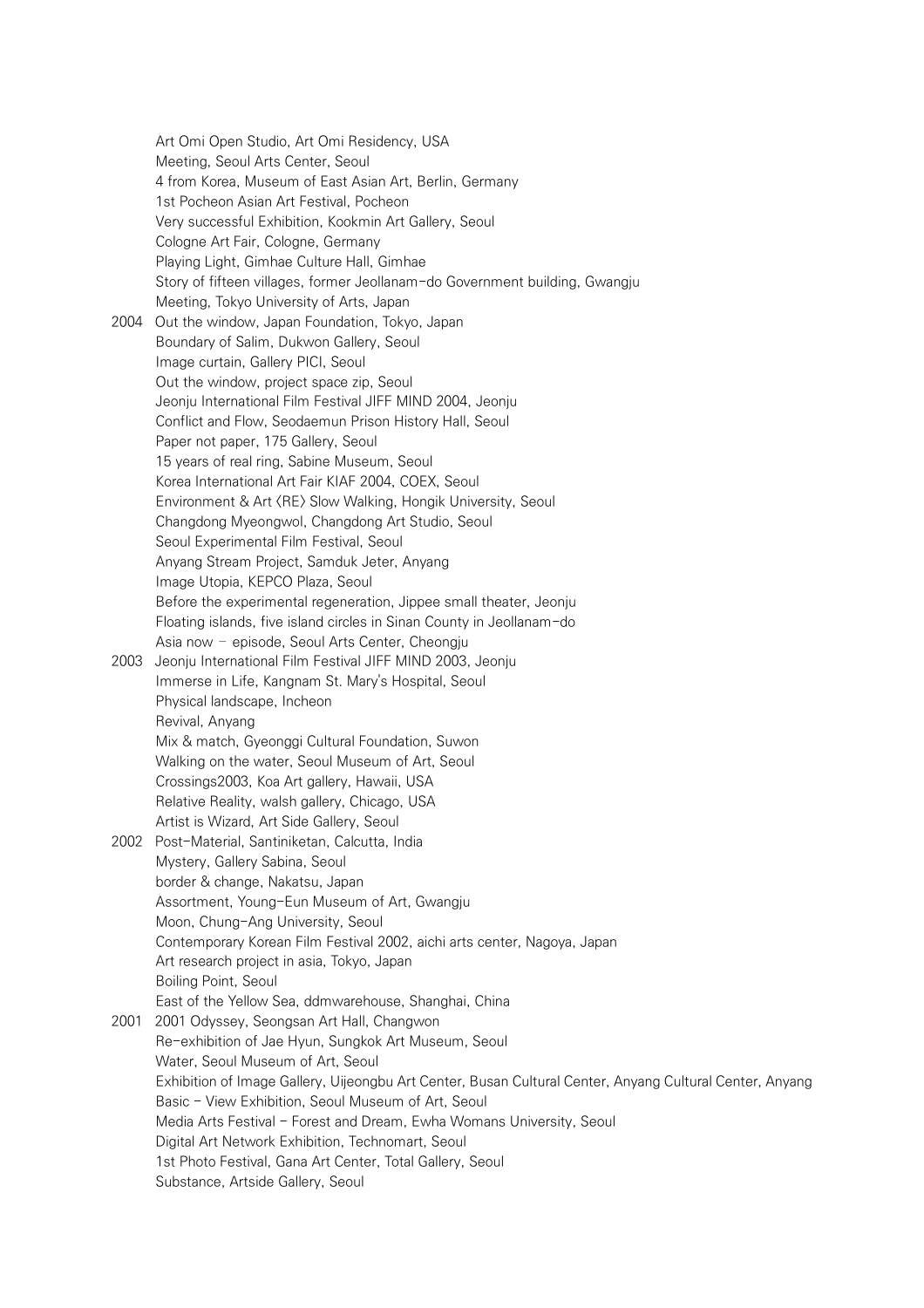Shark, bite an airplane - different daily routines, cliches, Ilju Art House, Seoul Science in Art, Daejeon Museum of Art, Daejeon Digital Life, Samsung Plaza Gallery, Bundang 2000 Western Art History, Gongpyeong Art Center, Seoul Image Gallery, Seoul Arts Center, Seoul Time of coexistence, warehouse, Paju The Dawn of the Century - Utopia, Dystopia, Sungsan Art Hall Opening Exhibition, Changwon Expression of the times - Eyes and hands, Seoul Arts Center, Seoul Paintings with a good head, Gallery Sabina, Seoul Incheon Environmental Visual Art Festival, Incheon Art & Culture Center, Incheon Ssamzie Space Open Studio, Ssamzie Space, Seoul 1999 Donggang Gonggok, Gana Art Center, Seoul Weight of image –COCA, Hongik University, Seoul Hoho Tantang Sun Wol Young, Seoul Museum of Art, Seoul Art Factory 2000, Icheon Artside Video, Artside Net, Seoul 1998 Attention to this artist, Donga Gallery, Seoul Bishiji Biogejeon, Sejong University, Kyungwon University, Seoul

Picture is better than picture, Kumho Museum of Art, Seoul

#### Exhibition directing

2012 烏- adventure of media art, cultural factory Osan, Osan 2009 Digilog, Painting Son Gallery, Seoul 2006 Color of Narrative, Artside Gallery, Seoul

# Show

2012 Boxer, video, drama, Seoul

- 2008 Looking for Water, Visual, Total Museum, Seoul
- Art & Digital Movement Finding the Water, Video installation, Aram Nur Sara New Theater, Koyang
- 2007 Looking for the Water, Video installation, Seoul Arts Center, Seoul

#### Residence Program

- 2005 Art Omi Residence Program, USA
- 2003 Changdong Studio Residence Program
- 2001 Samsung Unni Atelier Residence Program
	- Ilju Art House Studio Program
- 1999-2000 Ssamzie Studio Residence Program
- 2000 Nomadic Artist Residence Program, Mongolia

#### Fund selection

- 2011 Selected as artist artist project by Korean Artist Association
- 2010 Selected by Seoul Foundation for Arts and Culture Foundation Selected as a support for literary promotion fund
- 2009 Selection of fund support for Paradise Foundation (building website) Selected by the Seoul Foundation for Arts and Culture (Planned Exhibition)
- 2008 Selection of support for literary promotion fund (China solo exhibition)
- 2007 Selection of support for literary promotion fund (private exhibition of Sabina art museum)